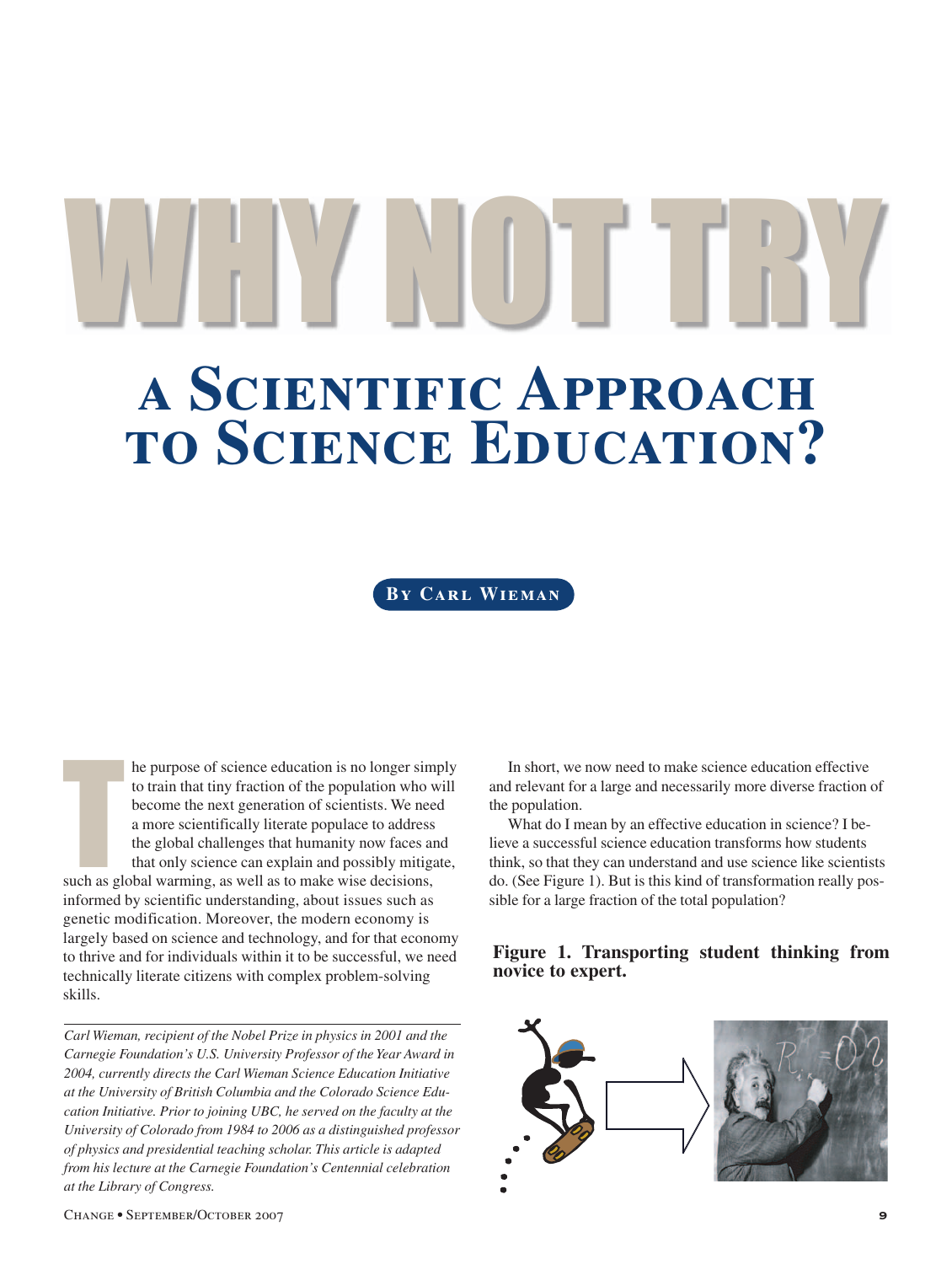The hypothesis that I and others have advanced is that it *is* possible, but only if we approach the teaching of science like a science. That means applying to science teaching the practices that are essential components of scientific research and that explain why science has progressed at such a remarkable pace in the modern world.

The most important of these components are:

• Practices and conclusions based on objective data rather than—as is frequently the case in education—anecdote or tradition. This includes using the results of prior research, such as work on how people learn.

• Disseminating results in a scholarly manner and copying and building upon what works. Too often in education, particularly at the postsecondary level, everything is reinvented, often in a highly flawed form, every time a different instructor teaches a course. (I call this problem "reinventing the square wheel.")

• Fully utilizing modern technology. Just as we are always looking for ways to use technology to advance scientific research, we need to do the same in education.

These three essential components of all experimental scientific research (and, not incidentally, of the scholarship of teaching and learning) can be equally valuable in science education. Applied to the teaching of science, they have the capability to dramatically improve both the effectiveness and the efficiency of our educational system.

### **The Learning Puzzle**

When I first taught physics as a young assistant professor, I used the approach that is all too common when someone is called upon to teach something. First I thought very hard about the topic and got it clear in my own mind. Then I explained it to my students so that they would understand it with the same clarity I had.

At least that was the theory. But I am a devout believer in the experimental method, so I always measure results. (See Figure 2.) And whenever I made any serious attempt to determine what my students were learning, it was clear that this approach just didn't work. An occasional student here and there might have understood my beautifully clear and clever explanations, but the vast majority of students weren't getting them at all.

## **Figure 2. Student reaction to my brilliantly clear explanations.**



For many years, this failure of students to learn from my explanations remained a frustrating puzzle to me, as I think it is for many diligent faculty members. What eventually led me to understand it was that I was encountering the even bigger puzzle of my graduate students.

I have conducted an extensive research program in atomic physics over many years that has involved many graduate

students, on whose professional development I have spent a lot of time and thought. And over the years I became aware of a consistent pattern. New graduate students would come to work in my laboratory after 17 years of extraordinary success in classes, but when they were given research projects to work on, they were clueless about how to proceed. Or worse—often it seemed that they didn't even really understand what physics was.

But then an amazing thing happened: After just a few years of working in my research lab, interacting with me and the other students, they were transformed. I'd suddenly realize they were now expert physicists, genuine colleagues. If this had happened only once or twice it would have just seemed an oddity, but I realized it was a consistent pattern. So I decided to figure it out.

One hypothesis that occurred to me, as it has to many other research advisors who have observed similar transformations, is that the human brain has to go through a 17-year "caterpillar" stage before it is suddenly transformed into a physicist "butterfly." (See Figure 3.) But I wasn't satisfied with that explanation, so I tackled it like a science problem. I started studying the research on how people learn, particularly how they learn science, to see if it could provide a more satisfactory explanation of the pattern. Sure enough, the research did have another explanation to offer that also solved the earlier puzzle of why my classroom teaching was ineffective.

**Figure 3. Brain-development possibility: 17 years as intellectual caterpillar before transformation into physicist butterfly?**



## **Research on Learning**

In a traditional science class, the teacher stands at the front of the class lecturing to a largely passive group of students. Those students then go off and do back-of-the-chapter homework problems from the textbook and take exams that are similar to those exercises.

The research has several things to say about this pedagogical strategy, but I'll focus on three findings—the first about the retention of information from lecture, the second about understanding basic concepts, and the third about general beliefs regarding science and scientific problem-solving. The data I discuss were mostly gathered in introductory college physics courses, but these results are consistent with those of similar studies done in other scientific disciplines and at other grade levels. This is understandable, because they are consistent with what we know about cognition.

#### *Retaining Information*

Lectures were created as a means of transferring information from one person to many, so an obvious topic for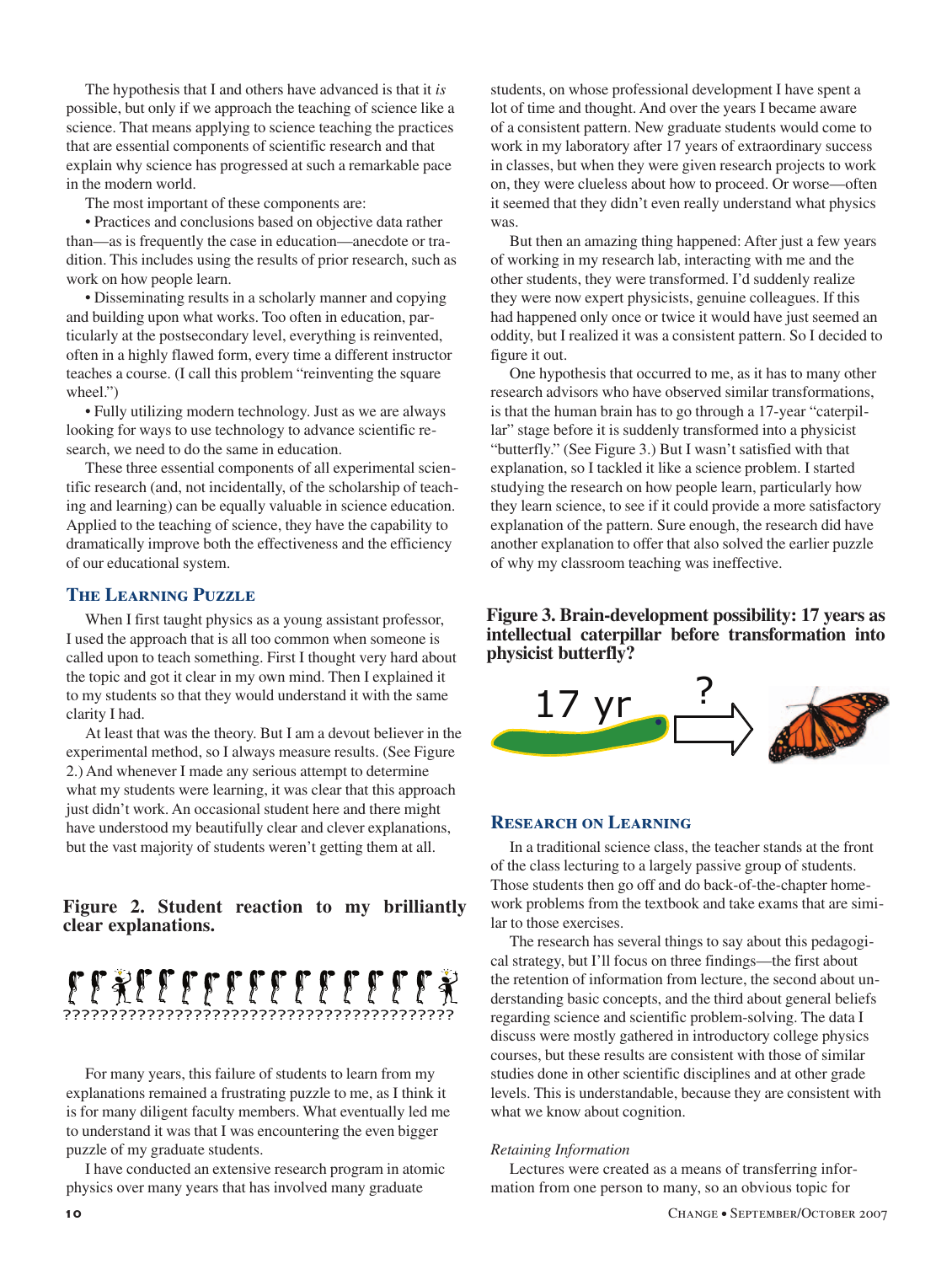research is the retention of the information by the many. The results of three studies—which can be replicated by any faculty member with a strong enough stomach—are instructive. The first is by Joe Redish, a highly regarded physics professor at the University of Maryland. Even though the students thought his lectures were wonderful, Joe wondered how much they were actually learning. So he hired a graduate student to grab students at random as they filed out of class at the end of the lecture and ask, "What was the lecture you just heard about?" It turned out that the students could respond with only with the vaguest of generalities.

Zdeslav Hrepic, N. Sanjay Rebello, and Dean Zollman at Kansas State University carried out a much more structured study. They asked 18 students from an introductory physics class to attempt to answer six questions on the physics of sound and then, primed by that experience, to get the answers to those questions by listening to a 14-minute, highly polished commercial videotaped lecture given by someone who is supposed to be the world's most accomplished physics lecturer. On most of the six questions, no more than one student was able to answer correctly.

In a final example, a number of times Kathy Perkins and I have presented some non-obvious fact in a lecture along with an illustration, and then quizzed the students 15 minutes later on the fact. About 10 percent usually remember it by then. To see whether we simply had mentally deficient students, I once repeated this experiment when I was giving a departmental colloquium at one of the leading physics departments in the United States. The audience was made up of physics faculty members and graduate students, but the result was about the same—around 10 percent.

Given that there are thousands of traditional science lectures being given every day, these results are quite disturbing. Do these findings make sense? Could this meager transfer of information in lectures be a generic problem?

These results do indeed make a lot of sense and probably are generic, based on one of the most well-established—yet widely ignored—results of cognitive science: the extremely limited capacity of the short-term working memory. The research tells us that the human brain can hold a maximum of about seven different items in its short-term working memory and can process no more than about four ideas at once. Exactly what an "item" means when translated from the cognitive science lab into the classroom is a bit fuzzy. But the number of new items that students are expected to remember and process in the typical hour-long science lecture is vastly greater. So we should not be surprised to find that students are able to take away only a small fraction of what is presented to them in that format.

#### *Understanding Basic Concepts*

We physicists believe that one of the great strengths of physics is that it has a few fundamental concepts that can be applied very widely. This has inspired physics-education researchers to study how well students are actually learning the basic concepts in their physics courses, particularly at the introductory level.

These researchers have created some good assessment tools for measuring conceptual understanding. Probably the oldest

and most widely used of these is the Force Concepts Inventory (FCI) (see Hestenes, 1992 in "Resources" below). This instrument tests students' mastery of the basic concepts of force and motion, which are covered in every first-semester postsecondary physics course. The FCI is composed of carefully developed and tested questions that usually require students to apply the concepts of force and motion in a real-world context, such as explaining what happens when a car runs into a truck. The FCI—now administered in hundreds of courses annually—normally is given at the beginning and end of the semester to see how much students have learned during the course.

Richard Hake compiled the FCI results from 14 different traditional courses and found that in the traditional lecture course, students master no more than 30 percent of the key concepts that they didn't already know at the start of the course (See Figure 4). Similar sub-30-percent gains are seen in many other unpublished studies and are largely independent of lecturer quality, class size, and institution. The consistency of those results clearly demonstrates that the problem is in the basic pedagogical approach: The traditional lecture is simply not successful in helping most students achieve mastery of fundamental concepts. Pedagogical approaches involving more interactive engagement of students show consistently higher gains on the FCI and similar tests.

### **Figure 4.**



*Source: Plot from R. Hake, "A six-thousand-student survey,"* AJP *66, 64-74 (1998).*

#### *Affecting Beliefs*

Students believe certain things about what physics is and how one goes about learning the discipline, as well as how one solves problems in physics. If you interview a lot of people, you find that their beliefs lie on a spectrum that ranges from "novice" to "expert." My research group and others have developed survey instruments that can measure where on this scale a person's beliefs lie.

What do we mean by a "novice" in this context? Adapting the characterization developed by David Hammer, novices see the content of physics instruction as isolated pieces of information—handed down by an authority and disconnected from the world around them—that they can only learn by memorization. To the novice, scientific problem-solving is just matching the pattern of the problem to certain memorized recipes.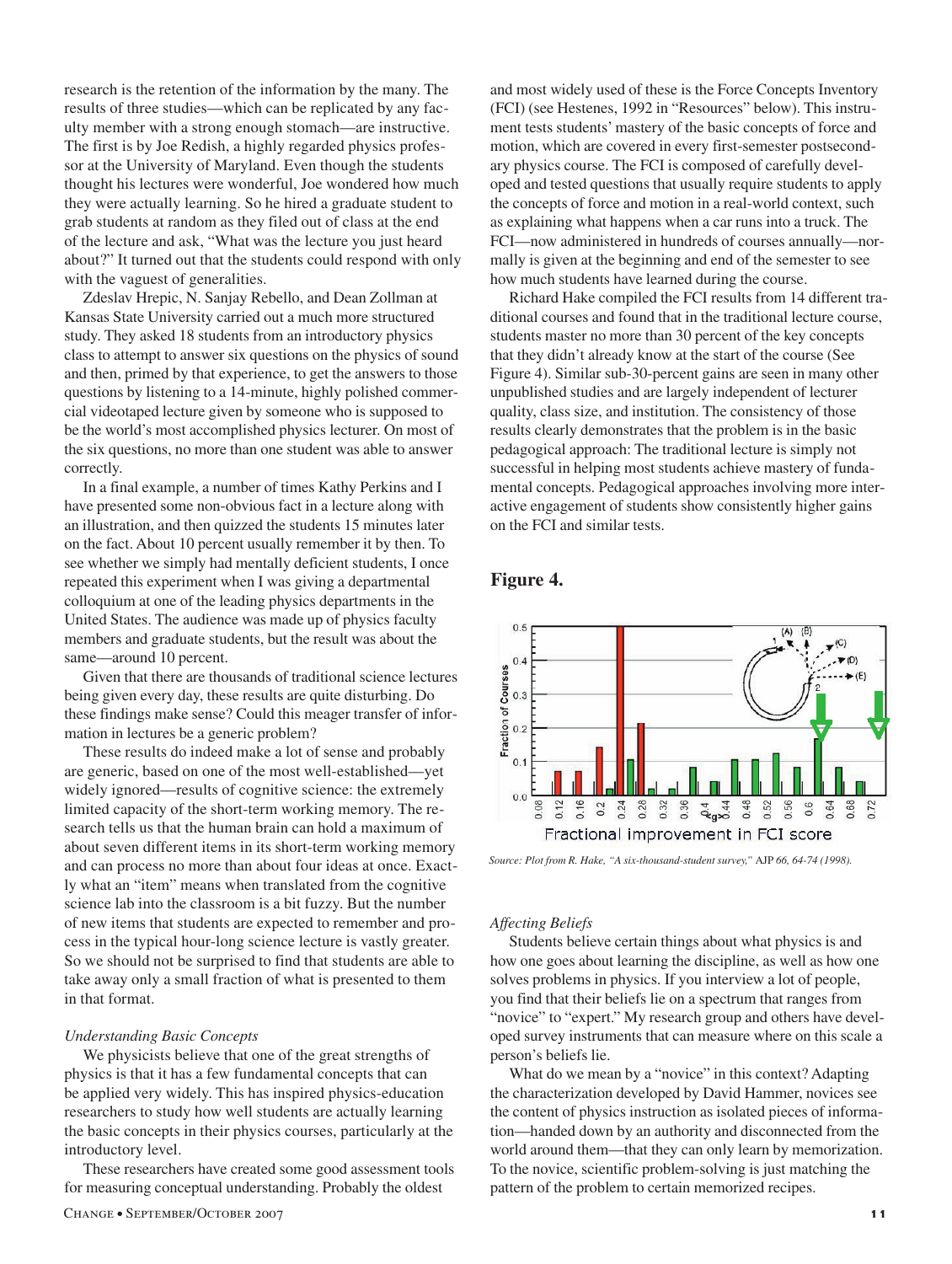Experts—i.e., physicists—see physics as a coherent structure of concepts that describe nature and that have been established by experiment. Expert problem-solving involves employing systematic, concept-based, and widely applicable strategies. Since this includes being applicable in completely new situations, this strategy is much more useful than the novice problem-solving approach.

Once you develop the tools to measure where people's beliefs lie on this expert-to-novice scale, you can see how students' beliefs change as a result of their courses. What you would expect, or at least hope, is that students would begin their college physics course somewhere on the novice side of the scale and that after completing the course they would have become more expert-like in their beliefs.

What the data say is just the opposite. On average, students have more novicelike beliefs after they have completed an introductory physics course than they had when they started; this was found for nearly every introductory course measured. More recently, my group started looking at beliefs about chemistry. If anything, the effect of taking an introductory college chemistry course is even worse than for taking physics.

So we are faced with another puzzle about traditional science instruction. This instruction is explicitly built around teaching concepts and is being provided by instructors who, at least at the college level, are unquestionably experts in the subject. And yet their students are not learning concepts, and they are acquiring novice beliefs about the subject. How can this be?

Research on learning once again provides answers. Cognitive scientists have spent a lot of time studying what constitutes expert competence in any discipline, and they have found a few basic components. The first is that experts have lots of factual knowledge about their subject, which is hardly a surprise. But in addition,

experts have a mental organizational structure that facilitates the retrieval and effective application of their knowledge. Third, experts have an ability to monitor their own thinking ("metacognition"), at least in their discipline of expertise. They are able to ask themselves, "Do I understand this? How can I check my understanding?"

A traditional science instructor concentrates on teaching factual knowledge, with the implicit assumption that expert-like ways of thinking about the subject come along for free or are already present. But that is not what cognitive science tells us. It tells us instead that students need to develop these different ways of thinking by means of extended, focused mental effort. Also, new ways of thinking are always built on the prior thinking of the individual, so if the educational process is to be successful, it is essential to take that prior thinking into account.

This is basic biology. Everything that constitutes "understanding" science and "thinking scientifically" resides in the

**scientific**  . . . . . . . . . . . . . **problem-solving is just matching**  . . . . . . . . . . . . . . . . . **the pattern**  . . . . . . . . . . . . . . . . . **of the**  . . . . . . . . . . . . . . . . . . . . . . . . . . . . . . . . . **memorized**  . . . . . . . . . . . . . . . . **recipes.**

long-term memory, which is developed via the construction and assembly of component proteins. So a person who does not go through this extended mental construction process simply cannot achieve mastery of a subject.

When you understand what makes up expert competence and how it is developed, you can see how cognitive science accounts for the classroom results that I presented earlier. Students are not learning the scientific concepts that enable experts to organize and apply the information of the discipline, nor are they being helped to develop either the mental organizational structure that facilitates the retrieval and application of that knowledge or a capacity for metacognition. So it makes perfect sense that they are not learning to think like experts, even

> though they are passing science courses by memorizing facts and problem-solving recipes.

#### *Improved Teaching and Learning*

If we now return to the puzzle of my graduate students—why their first 17 years of education seemed so ineffective, while a few years of doing research turned graduate students into expert physicists—we see that the first part of the mystery is solved: Those traditional science courses did little to develop expert-like thinking about physics. But why is working in a research lab so different?

A lot of educational and cognitive research can be reduced to this basic principle: People learn by creating their own understanding. But that does not mean they must or even can do it without assistance. Effective teaching facilitates that creation by getting students engaged in thinking deeply about the subject at an appropriate level and then monitoring that thinking and guiding it to be more expert-like.

When you put it in those terms, you realize that this is exactly what all my graduate students are doing 18 or 20 hours a day, seven days a week. (Or at

least that is what they claim—the reality is a bit less.) They are focused intently on solving real physics problems, and I regularly probe how they're thinking and give them guidance to make it more expert-like. After a few years in that environment they turn into experts, not because there is something magic in the air in the research lab but because they are engaged in exactly the cognitive processes that are required for developing expert competence.

Once I realized this, I started to think how these ideas could be used to improve the teaching of undergraduate science. Of course it would be very effective to put every student into a research lab to work one-on-one with a faculty member rather than taking classes. While that would probably work very well and is not so different from my own education, obviously it is not practical as a widespread solution. So if the economic realities dictate that we have to use courses and classrooms, how can we use these ideas to improve classroom teaching? The key

**To the novice, problem to certain**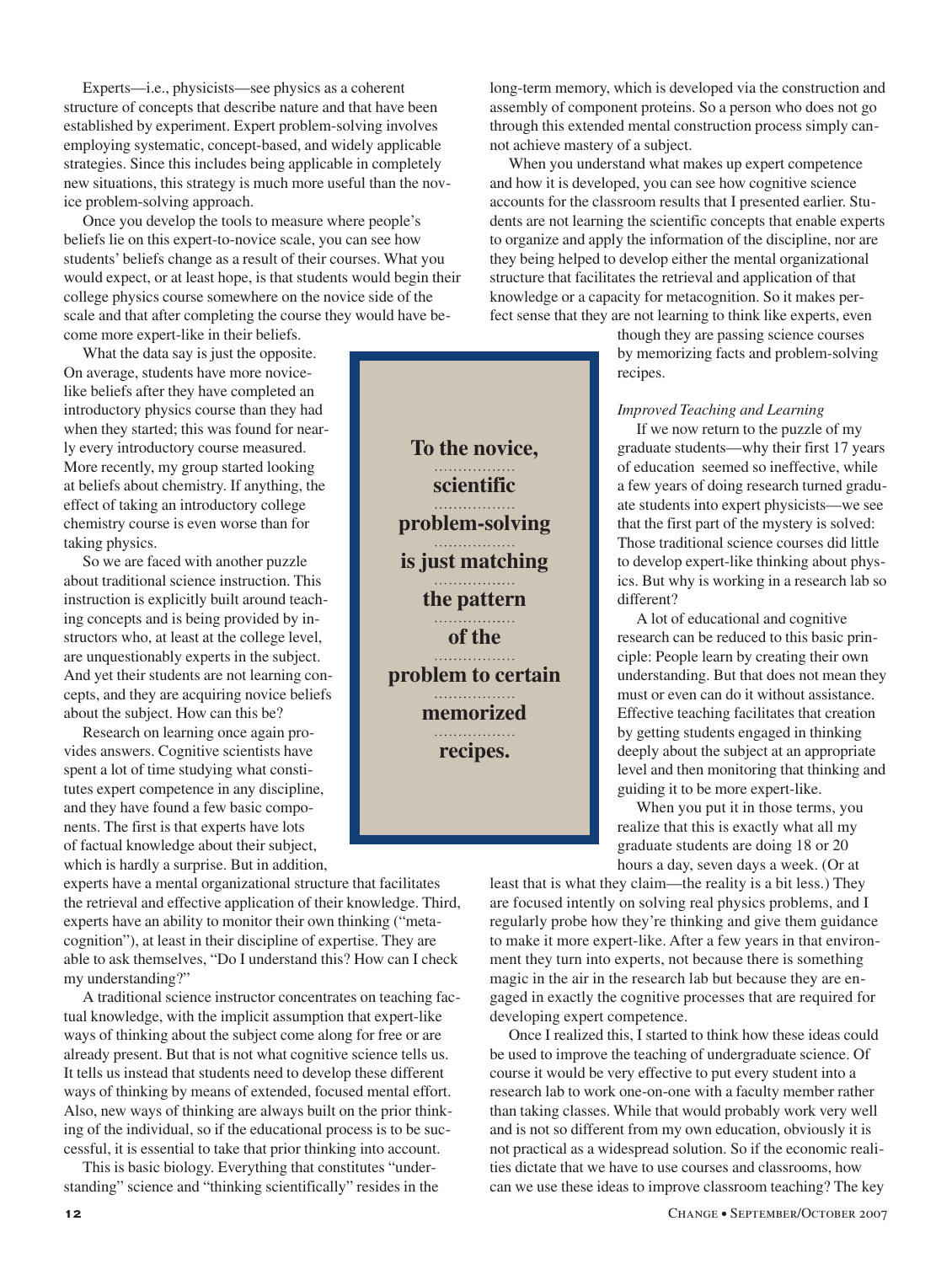is to get these desirable cognitive activities, as revealed by research, into normal course activities.

I am not alone in coming to this conclusion. There is a significant community of science-education researchers, particularly in physics, who are taking this approach to the development and testing of new pedagogical approaches. This is paying off in clear demonstrations of improved learning. Indeed, some innovative pedagogical strategies are sufficiently mature that they are being routinely replicated by other instructors with similar results.

So what are a few examples of these strategies, and how do they reflect our increasing understanding of cognition?

#### *Reducing Cognitive Load*

The first way in which one can use research on learning to create better classroom practices addresses the limited capacity of the short-term working memory. Anything one can do to reduce cognitive load improves learning. The effective teacher recognizes that giving the students material to master is the mental equivalent of giving them packages to carry. (See Figure 5). With only one package, they can make a lot of progress in a hurry. If they are loaded down with many, they stagger around, have a lot more trouble, and can't get as far. And when they experience the mental equivalent of many packages dumped on them at once, they are squashed flat and can't learn anything.

So anything the teacher can do to reduce that cognitive load while presenting the material will help. Some ways to do so are obvious, such as slowing down. Others include having a clear, logical, explicit organization to the class (including making connections between different ideas presented and connections to things the students already know), using figures where appropriate rather than relying only on verbal descriptions and

## **Figure 5. Result of loading student up with low, medium, and high cognitive loads.**



minimizing the use of technical jargon. All these things reduce unnecessary cognitive demands and result in more learning.

#### *Addressing Beliefs*

A second way teachers can improve instruction is by recognizing the importance of student beliefs about science. This is an area my own group studies. We see that the novice/expert-like beliefs are important in a variety of ways—for example they correlate with content learning and choice of major. However, our particular interest is how teaching practices affect student beliefs. Although this is a new area of research, we find that with rather minimal interventions, a teacher can avoid the regression mentioned above.

The particular intervention we have tried addresses student beliefs by explicitly discussing, for each topic covered, *why this topic is worth learning, how it operates in the real world, why it makes sense, and how it connects to things the student already knows*. Doing little more than this eliminates the usual significant decline and sometimes results in small improvements, as measured by our surveys. This intervention also improves student interest, because the beliefs measured are closely linked to that interest.

#### *Stimulating and Guiding Thinking*

My third example of how teaching and learning can be improved is by implementing the principle that effective teaching consists of engaging students, monitoring their thinking, and providing feedback. Given the reality that student-faculty interaction at most colleges and universities is going to be dominated by time together in the classroom, this means the teacher must make this happen first and foremost in the classroom.

To do this effectively, teachers must first know where the students are starting from in their thinking, so they can build on that foundation. Then they must find activities that ensure that the students actively think about and process the important ideas of the discipline. Finally, instructors must have mechanisms by which they can probe and then guide that thinking on an ongoing basis. This takes much more than just mastery of the topic—it requires, in the memorable words of Lee Shulman, "pedagogical content knowledge."

Getting students engaged and guiding their thinking in the classroom is just the beginning of true learning, however. This classroom experience has to be followed up with extended "effortful study," where the student spends considerably more time than is possible in the classroom developing expert-like thinking and skills.

Even the most thoughtful, dedicated teachers spend enormously more time worrying about their lectures than they do about their homework assignments, which I think is a mistake. Extended, highly focused mental processing is required to build those little proteins that make up the long-term memory. No matter what happens in the relatively brief period students spend in the classroom, there is not enough time to develop the long-term memory structures required for subject mastery.

To ensure that the necessary extended effort is made, and that it is productive, requires carefully designed homework assignments, grading policies, and feedback. As a practical matter, in a university environment with large classes the most effective way for students to get the feedback that will make their study time more productive and develop their metacognitive skills is through peer collaboration.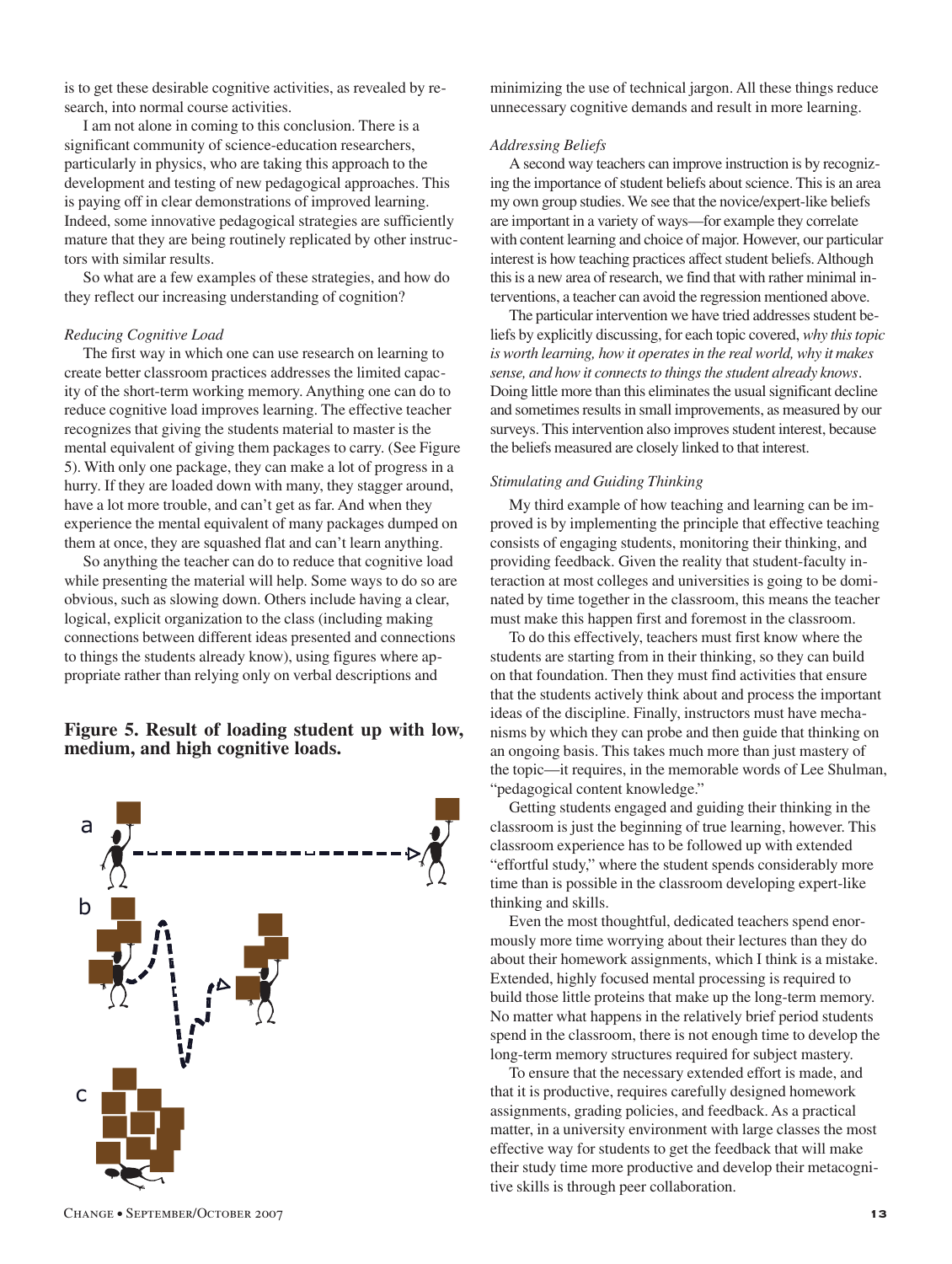#### *Using Technology*

I believe that most reasonably good teachers could engage students and guide their thinking if they had only two or three students in the class. But the reality of the modern university is that we must find a way to accomplish this with a class of 200 students. There are a number of new technologies that, when used properly, can be quite effective at extending instructors' capabilities so that they can engage and guide far more students at once.

A caveat: Far too often, the technology drives instruction and student thinking rather than the educational purposes driving the development and use of the technology. A second caveat: There is far too little careful testing of various technologies' effectiveness in increasing the learning of real students. However, here are three demonstrably effective uses of technology.

"Just-in-time teaching" was introduced by Gregor Novack, Andy Gavrin, Evelyn Patterson, and Wolfgang Christian. The technique uses the Web to ask students questions concerning the material to be covered, questions that they must answer just before class. The students thus start the class already engaged, and the instructor, who has looked at the students' answers, already knows a reasonable amount about their difficulties with the topic to be covered.

A second technology that I have worked with extensively is personal-response systems or "clickers." Each student has a clicker with which to answer questions posed during class. A computer records each student's answer and can display a histogram of those responses. The clicker efficiently and quickly gets an answer from each student for which that student is accountable but which is anonymous to their peers.

I have found that these clickers can have a profound impact on the educational experience of students. The most productive use of clickers in my experience is to enhance the Peer Instruction (PI) technique developed by Eric Mazur, particularly for less active or assertive students.

I assign students to groups the first day of class (typically three to four students in adjacent seats) and design each lecture around a series of seven to 10 clicker questions that cover the key learning goals for that day. The groups are told they must come to a consensus answer (entered with their clickers) and be prepared to offer reasons for their choice. It is in these peer discussions that most students do the primary processing of the new ideas and problem-solving approaches. The process of critiquing each other's ideas in order to arrive at a consensus also enormously improves both their ability to carry on scientific discourse and to test their own understanding.

Clickers also give valuable (albeit often painful) feedback to the instructor when they reveal, for example, that only 10 percent of the students understood what was just explained. But they also provide feedback in less obvious ways. By circulating through the classroom and listening in on the consensus-group discussions, I quickly learn which aspects of the topic confuse students and can then target those points in the follow-up discussion. Perhaps even more important is the feedback provided to the students through the histograms and their own discussions. They become much more invested in their own learning. When using clickers and consensus groups, I have dramatically more substantive questions per class period—more students ask questions and the students

represent a much broader distribution by ethnicity and gender—than when using the peer-instruction approach without clickers.

A third powerful educational technology is the sophisticated online interactive simulation. This technique can be highly effective and takes less time to incorporate into instruction than more traditional materials. My group has created and tested over 60 such simulations and made them available for free (www.phet.colorado.edu). We have explored their use in lecture and homework problems and as replacements for, or enhancements of, laboratories.

The "circuit construction kit" is a typical example of a simulation (See Figure 6). It allows one to build arbitrary circuits involving realistic-looking resistors, light bulbs (which light up), wires, batteries, and switches and get a correct rendition of voltages and currents. There are realistic volt and ammeters to measure circuit parameters. The simulation also shows cartoonlike electrons moving around the circuit in appropriate paths, with velocities proportional to current. We've found this simulation to be a dramatic help to students in understanding the basic concepts of electric current and voltage, when substituted for an equivalent lab with real components.

## **Figure 6. Circuit constructions kit interactive simulation.**



*Source: Physics Ecducation Technology Project, University of Colorado*

As with all good educational technology, the effectiveness of good simulations comes from the fact that their design is governed by research on how people learn, and the simulations are carefully tested to ensure they achieve the desired learning. They can enhance the ability of a good instructor to portray how experts think when they see a real-life situation and provide an environment in which a student can learn by observing and exploring. The power of a simulation is that these explorations can be carefully constrained, and what the student sees can be suitably enhanced to facilitate the desired